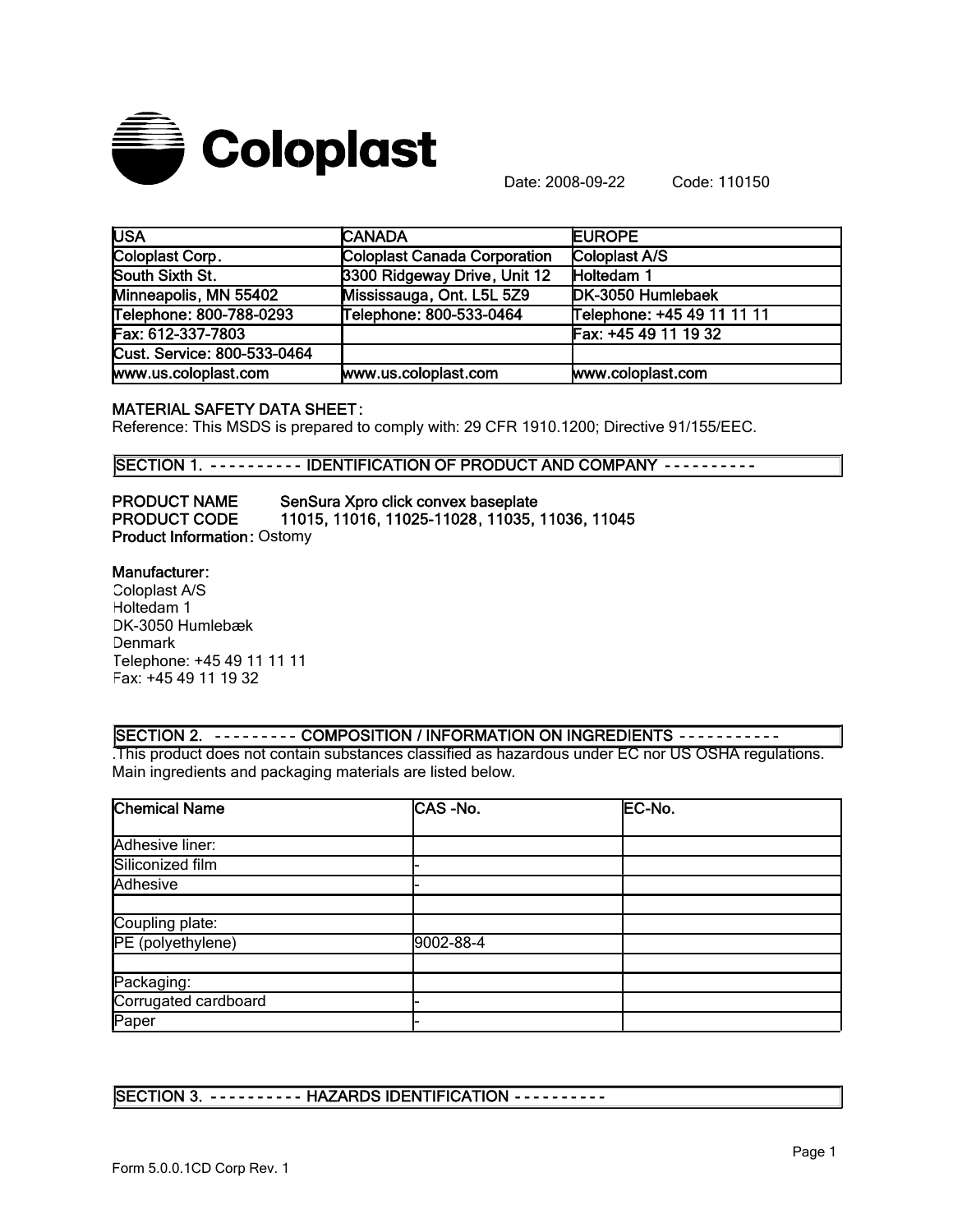This product consists primarily of polymer materials. Products poses no immediate hazard, but can give rise to toxic fumes in a fire.

SECTION 4. - - - - - - - - - FIRST-AID MEASURES - - - - - - - - - -

In Case of Eye Contact: Not relevant

In Case of Skin Contact: This product is intended to be in contact with the skin when used as directed in the instructions for use

If Inhaled: Not relevant

If Ingested/Swallowed: Not relevant

Other: Show this Safety Data Sheet to a physician or emergency ward.

# SECTION 5. - - - - - - - - - FIRE FIGHTING MEASURES - - - - - - - - - -

Extinguishing Media: Use water spray, carbon dioxide, dry chemical powder or appropriate foam. Special Firefighting Procedures: Keep personnel removed from and upwind of fire. Wear full fire fighting turnout gear and respiratory protection.

Exposure Hazard: Smoke, soot, CO/CO2, and other toxic fumes. Avoid contact with heated or molten product. Do not breathe vapors from heated product.

# SECTION 6. - - - - - - - - - - ACCIDENTAL RELEASE MEASURES - - - - - - - - - -

No specific measures

#### SECTION 7. - - - - - - - - - - HANDLING AND STORAGE - - - - - - - - - -

Handling: See instructions for use. Storage: Store until use as supplied and at normal temperatures

## SECTION 8. - - - - - - - - - EXPOSURE CONTROLS / PERSONAL PROTECTION - - - - - - - - -

Engineering Measures: None required Personal Protective Measures : None required Exposure limit values: None

## SECTION 9. - - - - - - - - - PHYSICAL AND CHEMICAL PROPERTIES - - - - - - - - - -

Appearance: Baseplate Odor: None Physical State: Solid pH: Not applicable Vapor Pressure: Not applicable Vapor Density: Not applicable Boiling Point: Not applicable Melting Point/Freezing Point: Not applicable Solubility: Not applicable Density: Not applicable Flash Point: Unknown

## SECTION 10. - - - - - - - - - - STABILITY AND REACTIVITY - - - - - - - - - -

Stability: The product is stable under ambient conditions Conditions to avoid: High temperatures Materials to avoid: None known Hazardous Decomposition Products : Heating may produce toxic fumes Hazardous polymerization : No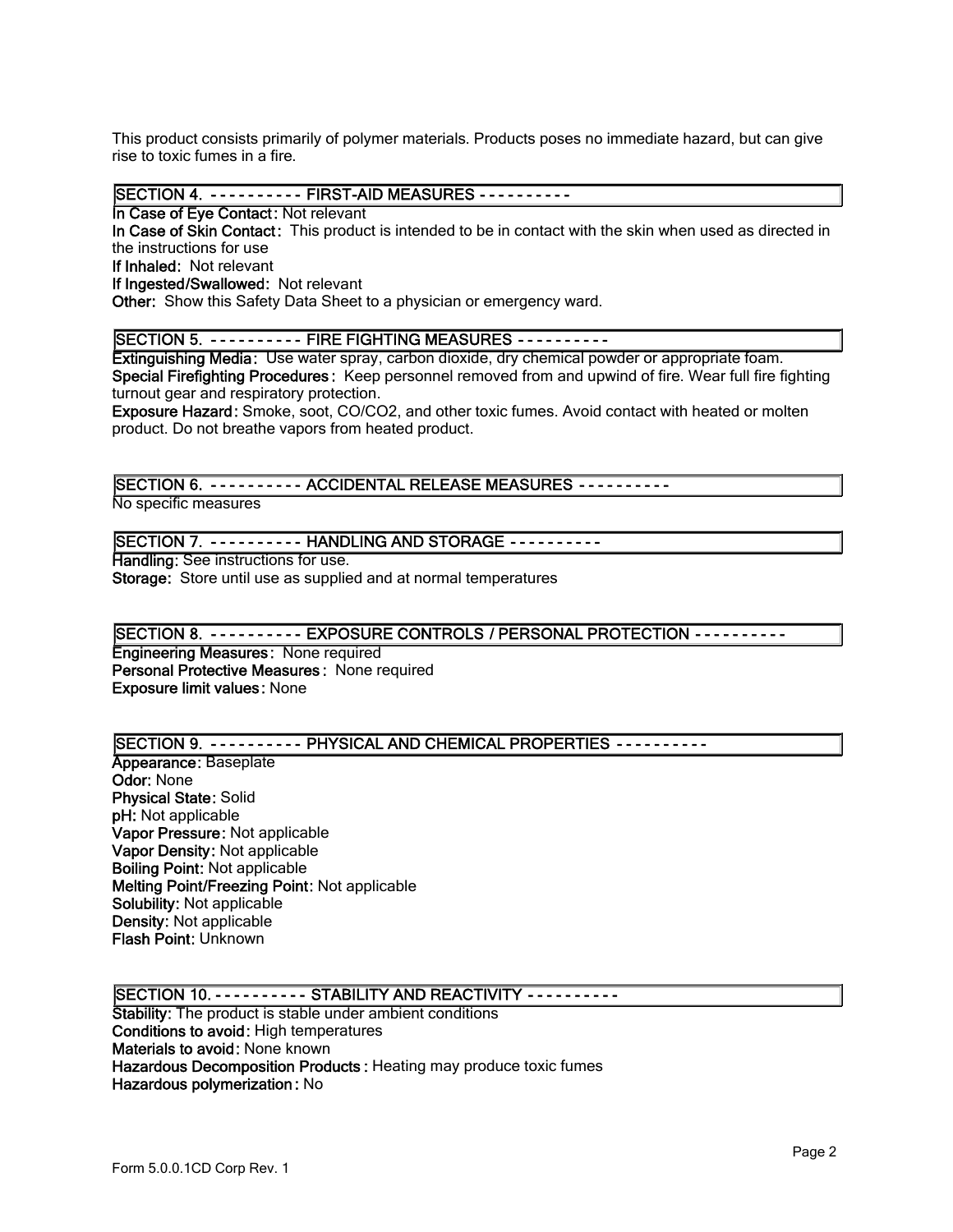## SECTION 11. - - - - - - - - - - TOXICOLOGICAL INFORMATION - - - - - - - - - -

This product is a medical device and has been evaluated according to the requirements of medical devices. According to current knowledge this product is considered non-toxic.

For further information please contact Coloplast A/S at the telephone number found in section 1.

## SECTION 12. - - - - - - - - - ECOLOGICAL INFORMATION - - - - - - - - - -

 Ecotoxicological data have not been determined specifically for this product. Based on toxicity data on the ingredients no ecotoxicological effects are expected. However, the product is not biodegradable and discharge to the environment should be avoided.

For further information please contact Coloplast A/S at the telephone number found in section 1.

## SECTION 13. - - - - - - - - - - DISPOSAL CONSIDERATIONS - - - - - - - - - -

The recommended disposal technology is incineration at any approved facility. The disposal should always be in compliance with National, Federal, State and local regulations. The product should not be discharged to the environment.

US: If this product as supplied becomes a waste, is does not meet the criteria of a hazardous waste as defined under the Ressource Conservation and Recovery Act (RCRA) 40 CFR 261. Under normal private use the product may be disposed of together with other household waste per RCRA 40 CFR 261.4.B1.

European Union: Per The European Waste Catalogue (EWC), in accordance with EC Directive 75/442/EEC, the following Waste Code can be used: 18 01 04 00 wastes whose collection and disposal is not subject to special requirements in view of the prevention of infection (e.g. dressings, plaster casts, linen, disposable clothing, diapers). However, if the waste in view of the prevention of infection needs special requirements, other Waste Codes should be used. It is the responsibility of the holder of the waste to determine the actual classification. Waste from private household may be disposed of together with other household waste.

# SECTION 14. - - - - - - - - - - TRANSPORT INFORMATION - - - - - - - - - -

Not dangerous goods (ADR 2003, RID, DOT).

## SECTION 15. - - - - - - - - - - - REGULATORY INFORMATION - - - - - - - - - -

United States: This product is regulated under the Federal Food Drug and Cosmetic Act and do not require an MSDS for hazard communication as stated in 29 CFR 1910.1200.

This MSDS is supplied as an additional service.

## Comment:

**European Union:** This product is a medical device and is regulated under the Council Directive 93/42/EEC (commonly known as the Medical Device Directive). Medical devices do not require a safety data sheet for hazard communication.

This safety data sheet is supplied as an additional service.

| Hazardous chemicals according to<br>Directive 67/548/EEC and later amendments | <b>Risk Phrase</b> | <b>Safety Phrase</b> |
|-------------------------------------------------------------------------------|--------------------|----------------------|
| None                                                                          | <b>None</b>        | <b>INone</b>         |

#### Comment: